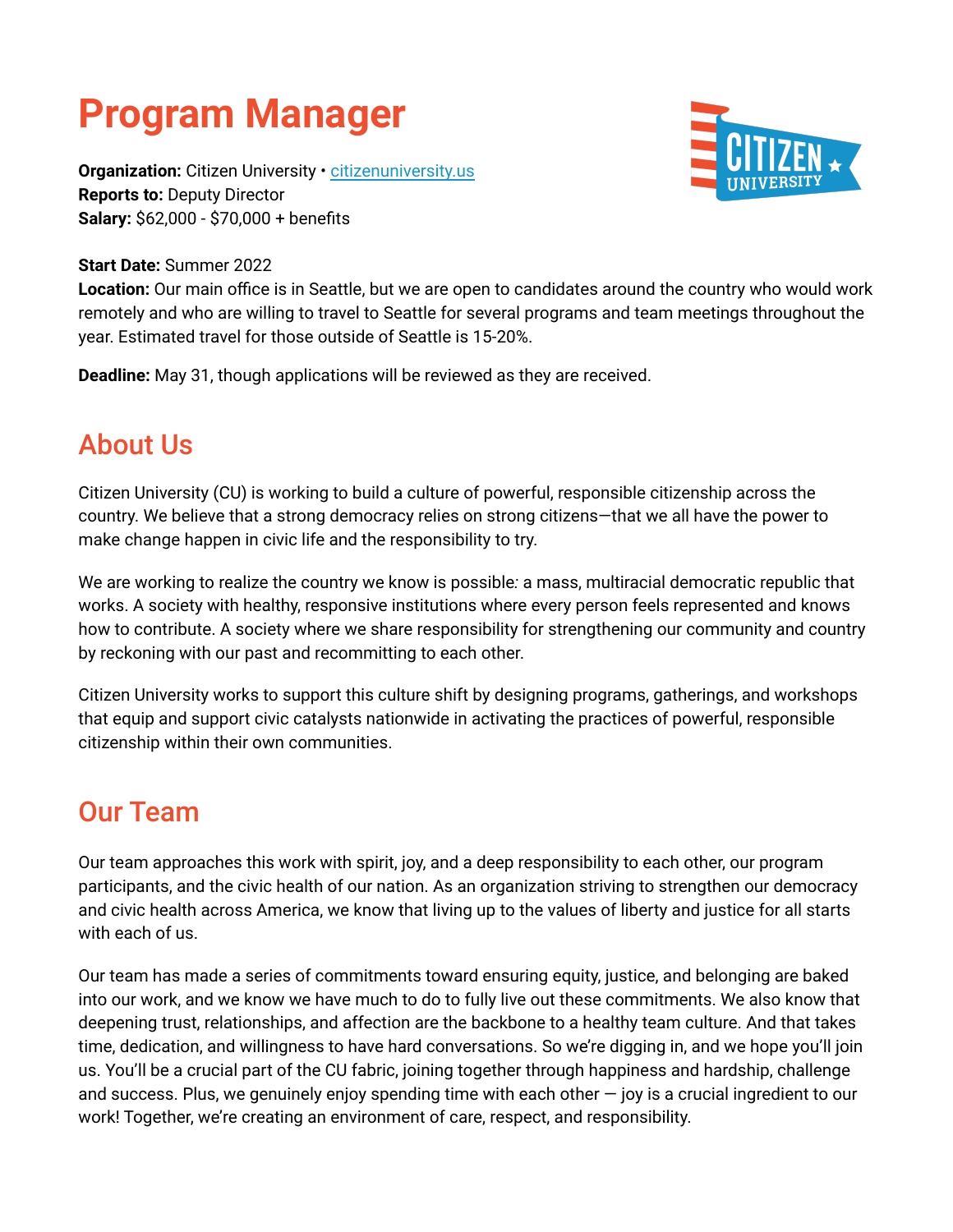### About This Role

We are seeking a spirited and creative programs teammate who is passionate about strengthening democracy and believes deeply in our mission of building a culture of powerful, responsible citizenship. As Program Manager, you will develop and orchestrate programs that enable participants to learn about these ideas and practice related skills, supporting a diverse group of people spanning locations, backgrounds, and ideologies.

In this role, you will manage and produce quarterly **Citizen University Civic Saturdays** – a program that we think of as a "civic analogue to a faith gathering." The bulk of your work however, will be managing and implementing our **Civic Saturday Fellowship** program, where we train and support civic catalysts from around the country in leading their own Civic Saturdays and related gatherings.

**About Civic [Saturday:](https://citizenuniversity.us/participate/civic-saturday/)** There aren't many places for us to come together and reflect on democracy and all its powerful possibilities and complex challenges, so we've created one! Civic Saturday brings friends and strangers together to connect around the values and practices of being an active citizen. It's a place to reckon with and reflect on our nation's creed, to consider our own roles and responsibilities as citizens, and to build relationships that create new civic traditions that are joyful and communal. Citizen University hosts our own Civic Saturdays four times a year.

**About the Civic Saturday [Fellowship:](https://citizenuniversity.us/programs/civic-saturday-fellowship/)** Building on our Civic Saturday gatherings, our Civic Saturday Fellowship trains and supports individuals and organizations around the nation in leading their own Civic Saturdays and similar gatherings. Fellows begin their experience at our three-day "Civic Seminary," where they dive deep into ideas and frameworks around civic culture and faith and the purpose and methodology of Civic Saturdays. We then support them in developing and leading their own gatherings in communities around the country. Since 2017, we have trained over 150 people and run several cohorts of this program each year.

Our programs have been steadily growing on a national level for several years. We're ready to welcome the right individual with program management experience and a passion for civic participation to join our team and help us take our work and impact to the next level.

### Core Responsibilities

- Manage the Civic Saturday Fellowship
	- Serve as the primary point of contact for the Civic Saturday Fellowship. You will oversee admissions, be the key relationship manager, information sharer, and cheerleader for those going through the Civic Saturday Fellowship program, and be ready to provide one-on-one guidance and support.
	- Serve as the key project manager for this program, setting timelines and keeping the many moving parts on track. You'll manage all program implementation from start to finish, letting no detail go unchecked.
	- $\circ$  Help develop and evolve this program as it grows and ensure that it remains aligned with our CU mission and program strategy.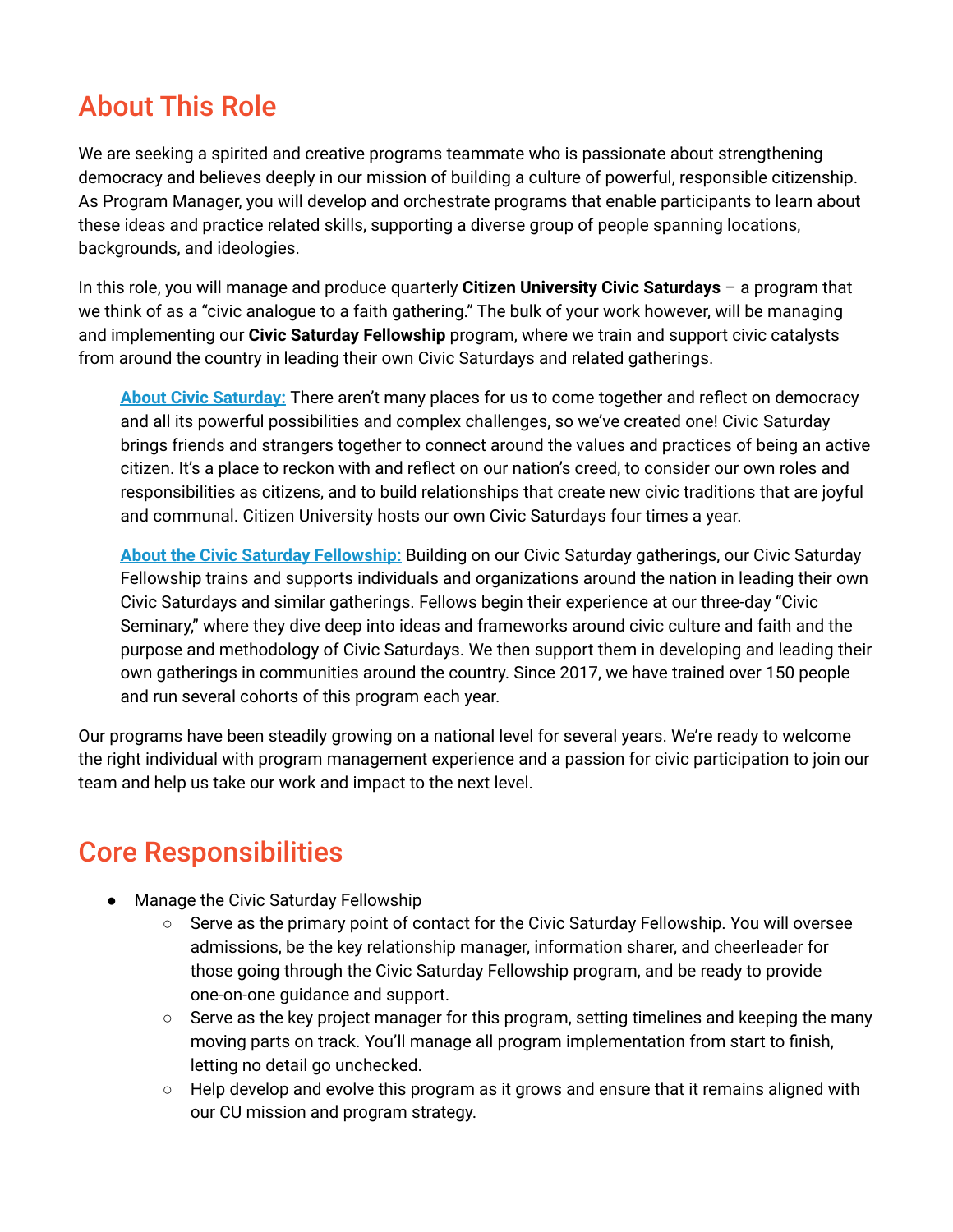- Organize Citizen University's Civic Saturday gatherings
	- Become an expert in the Civic Saturday gathering and the many ways Fellows are adapting it to be a supporter, connector, and guide.
	- Design, manage, and implement our CU Civic Saturdays with creativity and spirit, including coordination with CU leadership and community-based artists.
- **●** Collaborate with the team
	- Communicate and coordinate with other CU team members (Learning Experiences, Communications, Operations) around program needs and deadlines.
	- Coordinate with Communications staff to ensure program messaging and information is polished and up-to-date on all channels, and coordinate program communications and marketing.
	- Support the Learning Experiences team in developing meaningful, mission-aligned, agendas and program content, and help facilitate sessions.
	- **○** Ensure grant deliverables are being met, and support with grant proposals and reporting.

#### **A successful candidate will…**

- Feel committed to our ideas and resonate with our core principles and frameworks about powerful, responsible citizenship. Our mission and messages should get you amped up.
- $\bullet$  Be delighted by our vibe and spirit  $-$  our work is joyful and earnest. We're talking about "strengthening civic faith and commitment" after all!
- Be a people-person through and through who gets energized by conversation. You genuinely love helping others and being a supporter and cheerleader, and can appreciate the variety of ways that people prefer to connect.
- Be able to effectively manage your own time, create efficiencies and new systems, and juggle multiple priorities.
- Embody the values of equity, justice, and belonging both personally and professionally, grounded in a sense of how these priorities relate to our work.
- Be an initiative taker-you see things that need to be fixed, and you fix them. You have new ideas to try out and create a plan to make them happen. You come up with ways to make your projects better without needing to be told, and you anticipate the needs of your teammates.

### **Qualifications**

- Minimum of 3-5 years of program management and program development experience
- $\bullet$  Experience designing new programs or upgrading existing programs  $-$  and enjoy thinking about how to improve processes and develop creative and meaningful new dimensions
- Ability to cultivate relationships and work effectively and respectfully with politically, ideologically, culturally, and geographically diverse people and communities
- Experience with developing and creating a wide array of program materials, both internal plans and procedures  $-$  as well as external-facing documents
- Strong writer and copy editor with an eye for detail, voice, and tone
- Capable of managing program coordinators, interns, and contractors